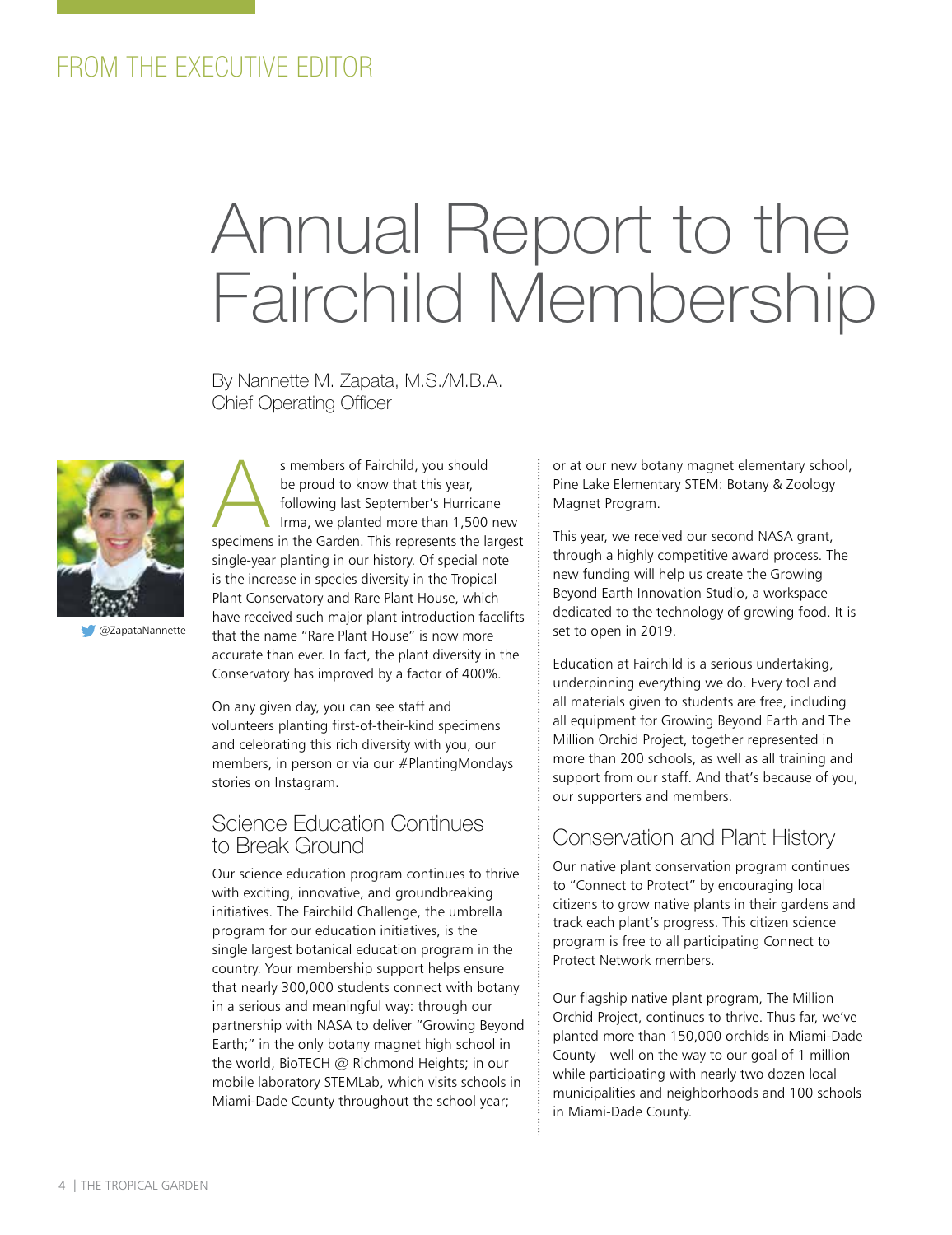

Student scientists participate in Growing Beyond Earth, our partnership program with NASA.

I've already mentioned the enormous undertaking in our horticulture with respect to the numbers of species planted this year. In addition, we are undertaking an overhaul of our plant database system so that we can bring you, our members, our plant history via our website and app.

#### New Exhibits and Features for 2019

Next year, you can expect to walk in a cloud forest when you visit Fairchild. Launching in June 2019 will be our new mist feature in the Rainforest, Sunken Garden and conservatories. The cooling effect of the dewy fog will create the ideal climate for our plants and for you, our members—and will allow us to grow plants from the entire tropical world, from those found at sea level to those found on montane summits. You can expect to see pitcher plants, Cymbidium orchids, rare aroids, and other plants so rare they've not been seen here before.

One of our most exciting new exhibits, set to officially open during our Orchid Festival in March 2019, is the National Orchid Garden. This incredible new Garden feature, already under development, will showcase hundreds of thousands of flamboyant and dramatic orchids in the Richard H. Simons Rainforest. These orchids will continue to bloom throughout the year—allowing you, our members and visitors, to experience the largest orchid and rainforest exhibit in the continental U.S. In addition,

we will plant 1 million native orchids in the Garden during the coming two years.

When you visit Fairchild, you will not only be in one of the world's most beautiful and species-diverse botanical gardens, you will also be in the home of the National Orchid Garden!

Gardens and healthy eating have a naturally symbiotic relationship in that both are crucial for our wellbeing. Come June 2019, we will have completed a new Culinary Garden. This new exhibit will honor Dr. David Fairchild's legacy of exploring the world for edible plants that are useful in the United States.

The Culinary Garden will be an outdoor exhibit, making it an ideal source of DIY ideas for many of our local members to take back to their own home gardens. Our goal is to encourage as many of you as possible to convert your backyards into productive food forests. It's an innovative twist on the concept of "community gardening"—our large, diverse member community will create edible gardens where they live. We will introduce new edible plants from some of the most remote reaches of the world for your home gardens. Stay tuned.

#### Infrastructure Improvements

Lastly, we have spent this past year focused on improving our infrastructure. For example, the 80-yearold Vine Pergola, destroyed after Hurricane Irma, has been fully repaired. Our volunteers have been hard at work planting new vines (many of them species new to our collections). Our lighting infrastructure has also been completely renovated, which means that when you visit the Garden at night, you'll enjoy its beautiful silhouettes and alluring ambers even more. Soon, we'll upgrade our visitor pathway.

## Our Volunteers—A Community of Botanists and Gardeners

We speak so often of Dr. David Fairchild here at the Garden, in our meetings and in our strategy discussions, that he seems to be seated at the table. And it pleases me immensely to think that his and Col. Robert Montgomery's legacies continue to guide this institution. They do so particularly because they were volunteers who gave their